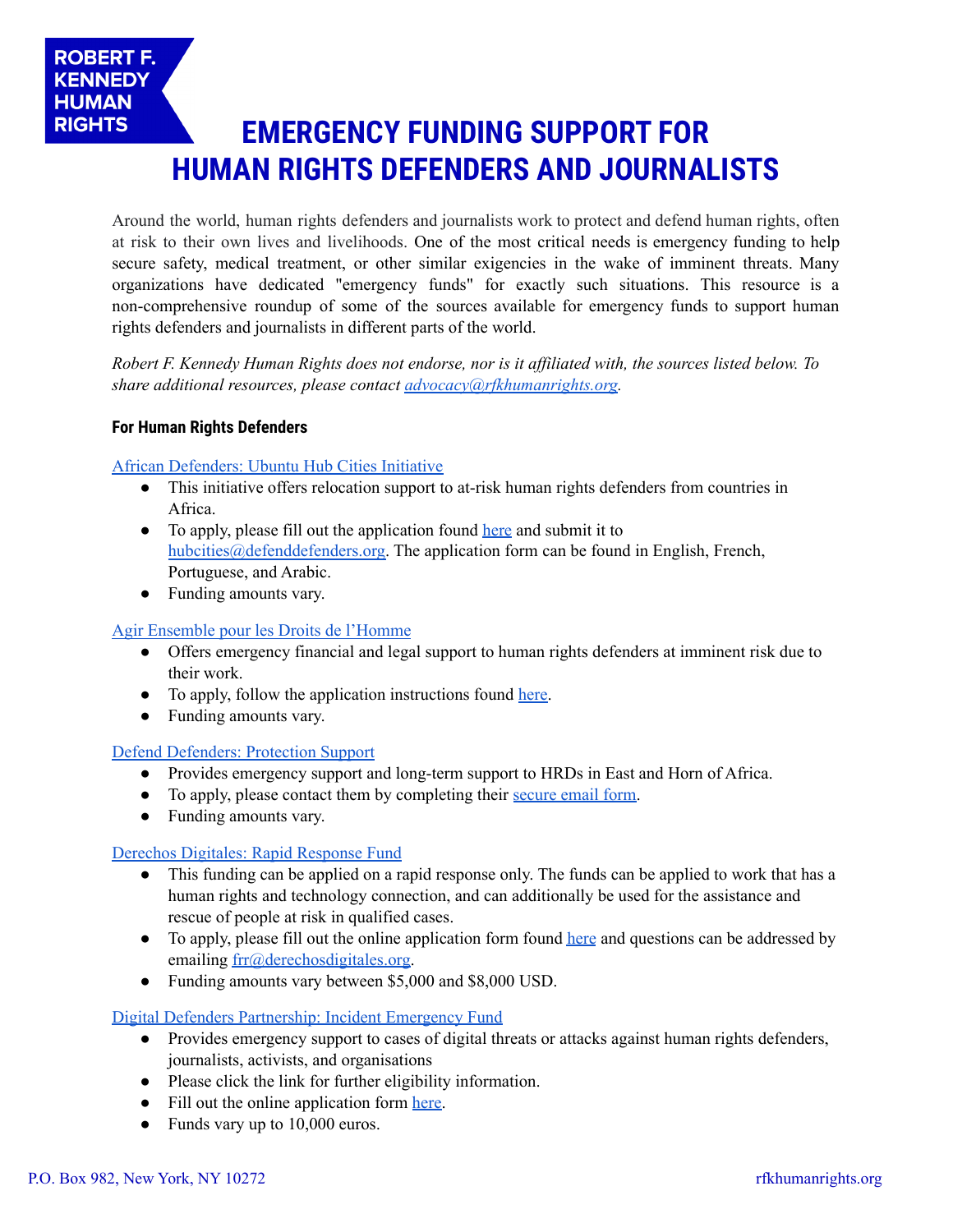# Dignity for All: LGBTI [Assistance](http://www.dignitylgbti.org/) Program

- Provides emergency assistance, advocacy funding, and security support to human rights defenders and civil society organizations under threat or attack due to their work for LGBTI people or communities. Civil society organizations do not have to be officially registered to receive assistance but must be able to document at least six months of activism.
- Application inquiries should be sent to  $\inf_{\Omega}$  (adignityle belong with detailed information describing why emergency assistance is needed. Emergency assistance applications can be submitted in English, Arabic, French, Portuguese, Russian, Kiswahili, Turkish, Farsi, and Spanish.
- Funding amounts vary.

## [Euro-Mediterranean](http://emhrf.org/urgent-grants/) Foundation of Support to Human Rights Defenders: Urgent Grants

- These grants are designated for HRDs in the South Mediterranean region.
- Please see the [link](http://emhrf.org/urgent-grants/) for further eligibility qualifications and application instructions. Funding requests must be submitted in English, Arabic, or French.
- Funding requests may not exceed 5,000 euros.

# Forum Asia (South Asia, South East Asia & [Northeast](http://www.forum-asia.org/?p=7302) Asia)

- For Human Rights Defenders in Asia who need urgent protection.
- To apply, the HRD applying for assistance should be endorsed by one of FORUM-ASIA's member/partner organisations. A request for assistance and an information sheet shall be submitted to FORUM-ASIA. More information is found [here.](https://www.forum-asia.org/?p=7302)
- Funding can be up to a maximum of USD \$5,000.

## Frontline [Defenders:](https://www.frontlinedefenders.org/en/programme/protection-grants) Protection Grants

- These grants offer emergency support to human rights defenders facing imminent risk.
- To apply, complete the Encrypted Online Security Grant [Application](https://www.frontlinedefenders.org/secure/grant.php?l=en) Form.
- Grants are for amounts up to a maximum of 7,500 euros.

## [Mobilize](https://thirdwavefund.org/mobilize-power-fund.html) Power Fund (Third Wave Fund)

- This rapid-response fund supports the leadership of young women of color, trans, gender non-conforming, queer, and intersex youth under 35 in social movements in the United States. It supports legal or bail fees, actions against criminalization and violence, urgent community organizing or direct action, and other unanticipated needs.
- Eligibility requirements and more information can be found on their [website,](https://thirdwavefund.org/mobilize-power-fund.html) by emailing programs@thirdwavefund.org, or calling 917-387-1262 extension 108
- Grant requests can be made for up to 10,000 USD.

## OMCT: World [Organisation](https://www.omct.org/en/resources/news/emergency-material-support-to-human-rights-defenders-at-risk) Against Torture

- OMCT provides material assistance and emergency support to human rights defenders at risk working in the most difficult circumstances, in any region of the world.
- Applications for an emergency grant can be submitted by any human rights defender or NGO who is facing risks because of their human rights work and in need of urgent support. To apply, use the Application Form available in [English](http://www.omct.org/files/2015/10/23598/form_emergency_assistance_hrd_eng.doc), [French](http://www.omct.org/files/2015/10/23598/formulaire_assistance_durgence_hrd_fr.doc) or [Spanish,](http://www.omct.org/files/2015/10/23598/formulario_asistencia_de_emergencia_hrd_esp.doc) and send it by email or fax to OMCT International Secretariat, Human Rights Defenders Programme. Email: grants@omct.org; Tel: +41 22 809 49 39; Fax: +41 22 809 49 29

## Prisoners of [Conscience:](https://www.prisonersofconscience.org/grants/) Hardship Relief Grant

- The Hardship Relief Grant provides the funds needed to cover basic necessities for prisoners of conscience.
- To apply, contact [grantsofficer@prisonersofconscience.org.](mailto:grantsofficer@prisonersofconscience.org) Find eligibility criteria [here.](https://www.prisonersofconscience.org/grants/application-guidelines/)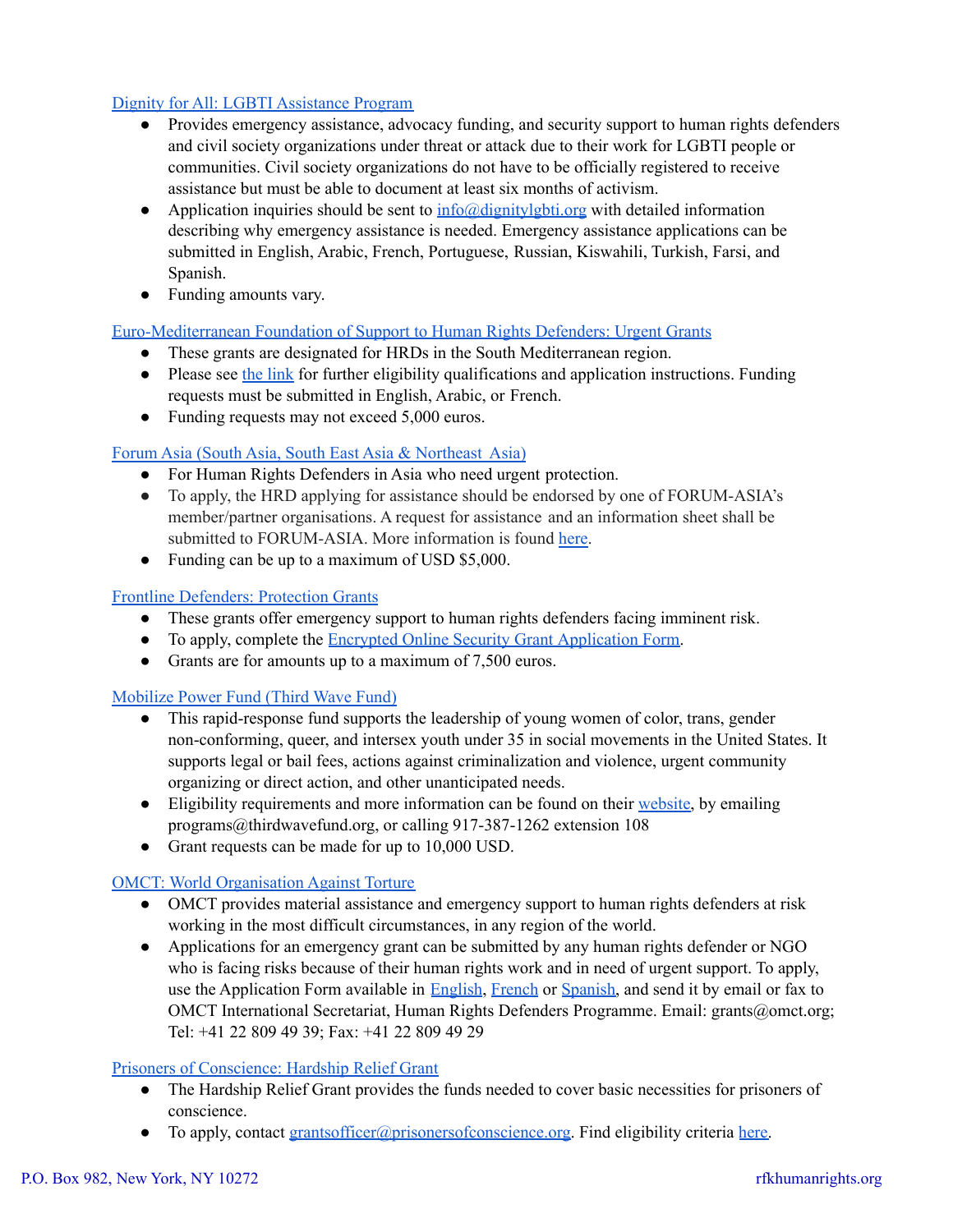• Funding amounts vary up to £500 British pounds.

# [ProtectingDefenders.EU:](https://protectdefenders.eu/protecting-defenders/#emergency) Practical support to defenders at risk

- ProtectingDefenders.eu has two forms of support: Emergency Grants and a Temporary Relocation Programme. The emergency grants are designated for HRDs to provide protection to themselves, their family, and their work. The grants aim to support individuals from and who are based all around the world. The Temporary Relocation Programme supports at-risk HRDs to temporarily relocate within their country or abroad in partnership with host entities worldwide. Families of HRDs are also eligible for support and relocation.
- Find more information about eligibility requirements and how to apply [here](https://protectdefenders.eu/protecting-defenders/#emergency).
- Funding amounts vary.

# The [International](https://www.fidh.org/en/issues/human-rights-defenders/) Federation for Human Rights: Financial Support

- The International Federation for Human Rights has three opportunities for financial support: A fund to enhance the protection capacity of local HRD organisations, a fund for HRDs at risk, and a fund for HRDs in Turkey.
- For further eligibility and information on how to apply, please see the "Financial Support" section and individual fund pages [linked](https://www.fidh.org/en/issues/human-rights-defenders/) here.
- Funding amounts vary between 5,000 and 8,000 euros.

# Urgent Action [Fund-Africa:](https://www.uaf-africa.org/apply-for-a-grant/) Grants

- Urgent Action Fund-Africa provides financial support for organizations and strategic interventions that take advantage of opportunities to advance women's human rights.
- To apply, fill out the downloadable application form found [here](https://www.uaf-africa.org/apply-for-a-grant/). Application forms can be downloaded in English, Swahili, French, Portuguese, and Arabic.
- Funding amounts vary.

# Urgent Action [Fund-Asia](https://uafanp.org/our_grants) & Pacific: Rapid Response Grants

- UAF has multiple grants that HRDs can apply for, their Security and [Well-being](https://uafanp.org/security_and_well_being_grant) Grant is designated to women and non-binary HRDs and organisations in Asia and the Pacific in order to respond to their immediate or time-urgent needs for security and well-being.
- Click [here](https://uafanp.org/security_and_well_being_grant) for further eligibility qualifications and to fill out the online application.
- Funding amounts vary.

# Urgent Action [Fund-Latin](https://sigueme.fondoaccionurgente.org.co/) America: Rapid Response Supports

- Provides emergency and opportunity grants to support and protect the diversity of women and LBTI+ activists and their organizations, in defense of Human Rights, territory, and nature.
- Founding amounts vary.

## Urgent Action Fund (UAF) for Women's Human Rights: Security Rapid [Response](https://urgentactionfund.org/apply-for-a-grant/criteriado-i-fit/) Grant

- This fund is designated to support the safety and security of women or trans human rights defenders, activists, organizations that are threatened as a result of their human rights work.
- UAF accepts applications for support from countries in Canada, Central Asia, Eastern Europe, Middle East, Russia, the South Caucasus, Turkey, United States, and Western Europe. Please see further eligibility requirements [here](https://urgentactionfund.org/apply-for-a-grant/criteriado-i-fit/).
- UAF's grants do not exceed \$8,000 USD. The final grant amount awarded is determined by the UAF staff.
- To apply, fill out the application form linked [here.](https://urgentactionfund.org/security-rapid-response-grant-application/)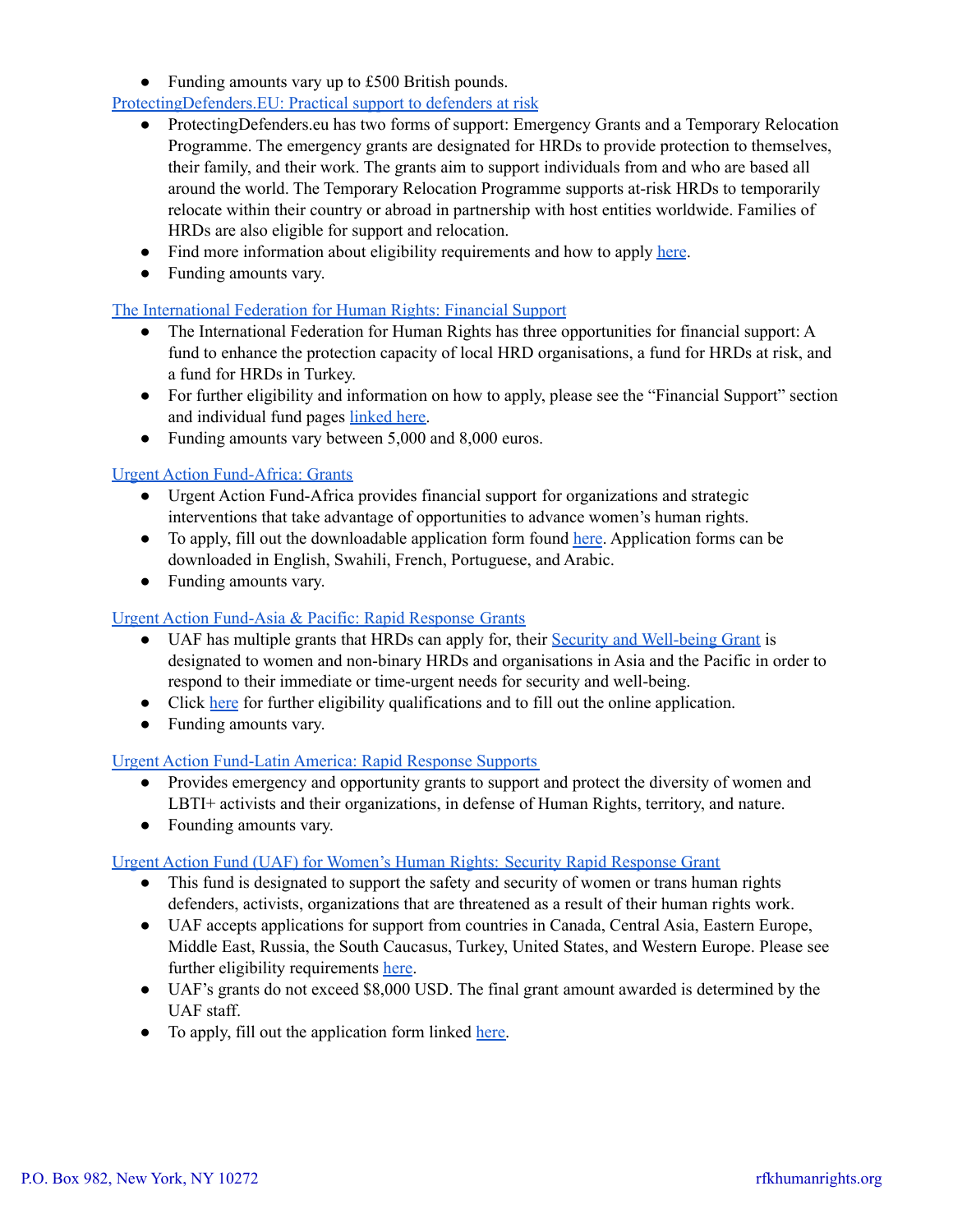# **For Journalists**

Canadian Journalists for Free [Expression:](https://www.cjfe.org/journalists_in_distress_fund) Journalists in Distress Fund

- This fund provides humanitarian assistance to journalists around the world whose lives and well-being are threatened because of their work.
- To apply, download the application form found [here.](https://d3n8a8pro7vhmx.cloudfront.net/cjfe/pages/928/attachments/original/1459890891/Application_Form_for_JID_Program_2016.pdf?1459890891) Applications are only accepted in English.
- Funding amounts typically range from \$500 to \$1,500 CAD.

## Free Press Unlimited: Reporters Response [Emergency](https://www.freepressunlimited.org/en/application-form-reporters-respond) Fund

- This fund provides emergency assistance for reporters.
- To apply, fill out this <u>form online</u>. Please contact <u>reporters respond</u>@freepressunlimited.org with any application questions. The application can be completed in English, French, Spanish, and Portugese.
- Funding amounts vary.

Free Press Unlimited: Reporters Respond - [Emergency](https://www.freepressunlimited.org/en/safety-for-journalists/emergency-support) Funding for the Media

- This funding is provided for media professionals and organisations.
- To apply, fill out the [application](https://www.freepressunlimited.org/en/application-form-reporters-respond) form here. They can also be contacted at [reportersrespond@freepressunlimited.org](mailto:reportersrespond@freepressunlimited.org) or +31 20 8000 400.
- Funding amounts vary.

## [International](https://www.mediasupport.org/what-we-do/safety-for-journalists/#safety-fund) Media Support: The Safety Fund

- The Safety Fund provides immediate support for journalists who are victimised as a direct result of their journalistic work.
- To apply, please email or call the International Media Support direct contact through the information available [here.](https://www.mediasupport.org/what-we-do/safety-for-journalists/#safety-fund)
- Funding amounts vary.

## La Maison des [Journalistes](http://www.maisondesjournalistes.org/about-la-maison-des-journalistes/)

- The Maison des journalistes is a non-profit organization dedicated to supporting journalists who have been forced to flee their countries because of persecution relating to their line of work. A physical refuge located in the 15th arrondissement of Paris, the Maison des journalists offers these courageous journalists a temporary home and the help they need to rebuild their lives. The journalists are housed free of charge for a period of six months. The organization provides administrative, legal, and social assistance.
- How to Apply: The [application](http://www.maisondesjournalistes.org/formulaire-dentree-application-form/) form is available on the website in French and English.

## Media [Defence](https://www.mediadefence.org/apply-for-case-support/)

- $\bullet$  The London-based Media Defence offers help to journalists including citizen journalists, bloggers, broadcasters, photojournalists, cartoonists or fact-checkers – and news outlets under legal threat due to their reporting.
- To apply for support, please contact  $\frac{\text{sophie.gougeon}(a) \text{mediadefence.org}}{\text{mediadefence.org}}$ [emmanuel.vargas@mediadefence.org](mailto:emmanuel.vargas@mediadefence.org).

## National [Geographic:](https://www.nationalgeographic.org/funding-opportunities/grants/what-we-fund/covid-19-emergency-fund/) COVID-19 Emergency Fund for Journalists

- This fund is designated for those at high risk or who have been hit especially hard by COVID-19. Priority communities include: indigenous communities, immigrant or refugee communities, underserved, urban, rural, elderly populations, and children.
- To apply, click the link and press the "apply now" button. Create an account and fill out the required application form.
- **●** Funds range from \$1,000-8,000 USD.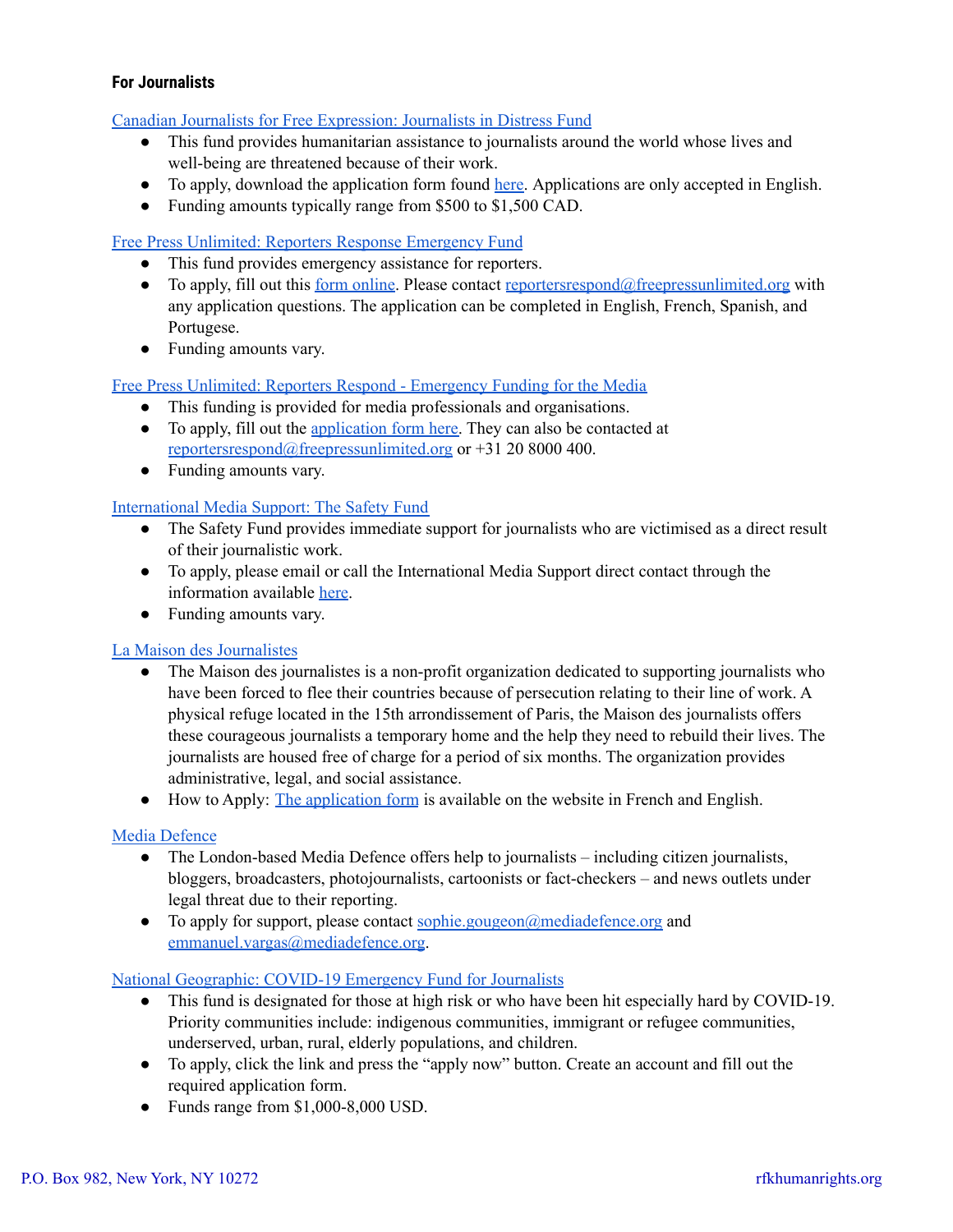# PEN America's Writers [Emergency](https://pen.org/writers-emergency-fund/) Fund

- This fund provides emergency financial crisis support fund.
- To be eligible, applicants must be based in the United States, be a professional writer, and be able to demonstrate that this one-time grant will be meaningful in helping them to address an emergency situation. Please see this [link](https://pen.org/writers-emergency-fund/) for further eligibility requirements and instructions on how to apply.

# Rory Peck [Trust](https://rorypecktrust.org/freelance-assistance/assistance-fund/)

- The General Assistance Fund grants are meant to help professional freelance journalists (and/or their family) who are facing a crisis directly related to their work.
	- To apply, fill out this [form.](https://docs.google.com/forms/d/e/1FAIpQLSeaOe3SowXDj6h83d40OX78OK0zaqRYwPe7vEil9nO84gr7_w/viewform)
	- Funds are designated based on an assessment of individual circumstances and needs.
- Additional Grants:
	- The Rory Peck Trust Legal Fund helps professional freelance journalists cover the costs and fees related to legal action taken against them because of their reporting. To apply, fill out this [form](https://docs.google.com/forms/d/e/1FAIpQLSfVdCdpynwZHXhmTowXM_Nku6jMuHQwly5HE2E6Jw0x5qmOoA/viewform).
	- The Rory Peck Trust Covid-19 Hardship Fund provides practical and financial support to active freelance news journalists whose work and livelihoods have been directly affected by coronavirus. Find the eligibility criteria and the allocation form [here](https://rorypecktrust.org/freelance-assistance/covid-fund/).

The Committee to Protect [Journalists:](https://cpj.org/emergency-response/the-gene-roberts-fund-for-emergency-assistance/) Gene Roberts Fund for Emergency Assistance

- This emergency assistance is for journalists at risk.
- To apply, contact the Committee to Protect Journalists at  $\frac{\text{emergencies}}{(\text{Qcpj.org})}$  to provide information about your circumstances and the reasons for funding assistance. To report a press freedom violation please contact the appropriate regional CPJ staff [here](https://cpj.org/emergency-response/how-to-get-help/).
- Funding amounts vary.

## The [International](https://www.ifj.org/safety-fund.html) Federation of Journalists: Safety Fund

- For journalists facing violence, persecution and threat or needing medical treatment.
- To apply, please fill out the downloadable application form found on the right side of the link's webpage under the "How to apply for a grant" section.
- Funding amounts vary.

## **Generally Available Emergency Funding**

CSO Lifeline (Freedom House): [Emergency](https://freedomhouse.org/programs/emergency-assistance-and-thematic-programs) Assistance and Thematic Programs

- For journalists, human rights defenders, civil society activists and organizations, religious freedom advocates, and LGBTI activists.
- To apply please contact [info@csolifeline.org](mailto:info@csolifeline.org) to inquire about submitting an application for assistance.
- Funding amounts vary.

## **Less Time-Sensitive Funding**

Centre for Applied Human Rights, University of York Protective [Fellowship](https://www.york.ac.uk/cahr/human-rights-defenders/protective-fellowship/) Scheme

- This protective fellowship scheme for human rights defenders at risk allows up to ten defenders per year to join the Centre for the purposes of training, networking, and rest from a difficult working environment. Human rights defenders are invited to come to York for periods ranging from three to six months. The focus of the scheme is on defenders who face risk in their working environment and have a need for human rights training that the Centre can provide.
- For eligibility criteria, an overview, and nomination forms, contact [sanna.eriksson@york.ac.uk.](mailto:sanna.eriksson@york.ac.uk)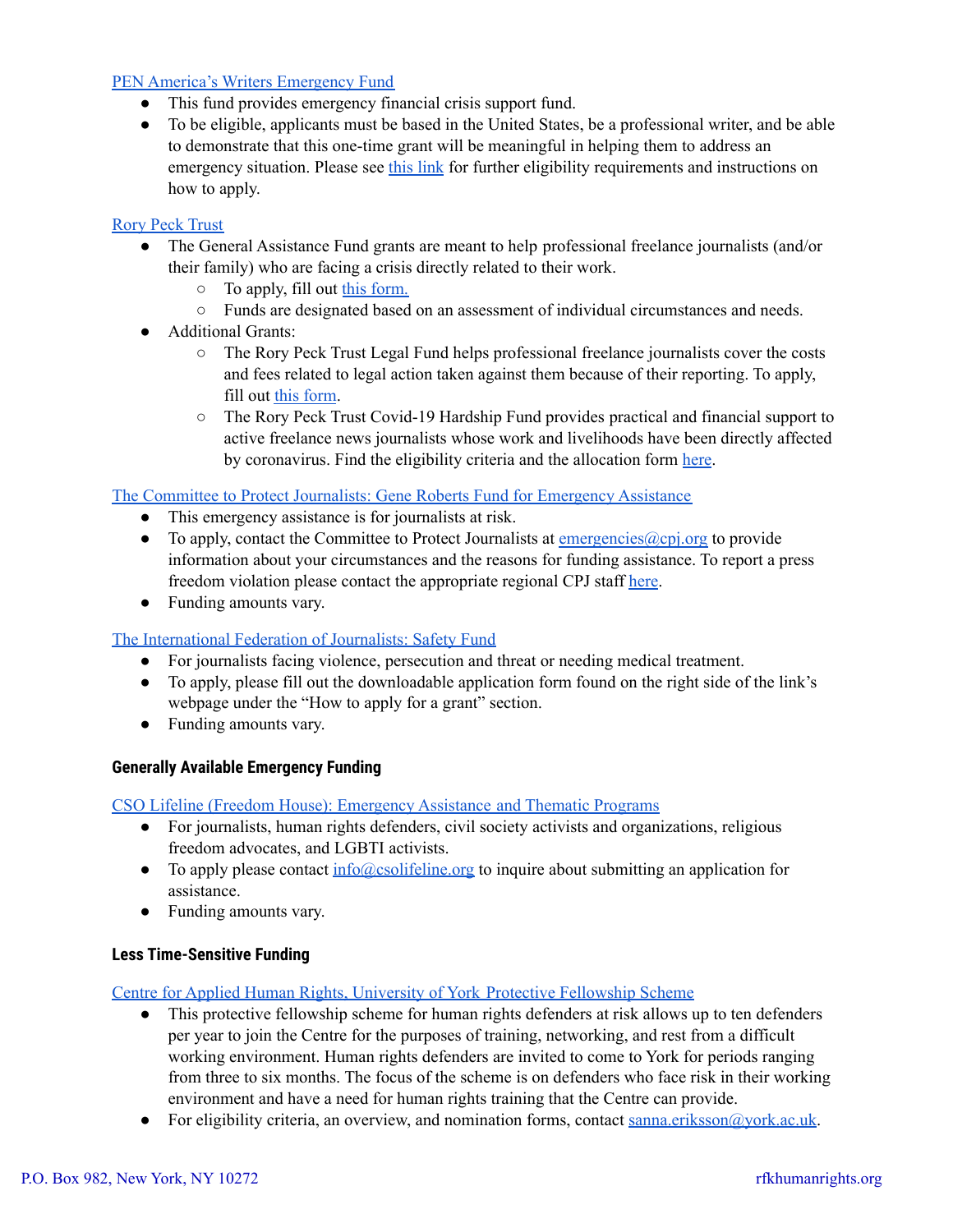## The Fund for Global [Human](https://globalhumanrights.org/) Rights

- The Fund for Global Human Rights offers grants to assist in protecting human rights activists under threat.
- To apply, please email  $\frac{info@globalhuman rights.org}{info@globalhuman rights.org}$  for further information.
- Funding amounts vary.

## The Institute of [International](https://www.scholarrescuefund.org/for-scholars/) Education: Scholar Rescue Fund

- The Scholar Rescue Fund arranges and funds fellowships for threatened and displaced scholars at partnering higher education institutions worldwide. These year-long fellowships of \$25,000 USD support temporary academic positions at institutions of higher learning anywhere in the world where IIE-SRF fellows can continue their work in safety.
- Information on this fund can be found in English, Arabic, Persian, French, Spanish, and Turkish.
- Find eligibility criteria [here](https://www.scholarrescuefund.org/for-scholars/).
- To apply, follow the instructions linked [here](https://www.scholarrescuefund.org/applicants/instructions-and-application/).

## Ireland: [Humanitarian](https://www.sessizkalma.org/en/support/ireland-humanitarian-visa-scheme-for-hrds/) Visa Scheme

- The aim of Ireland's scheme is to provide a fast-track approach to processing applications to facilitate recognized HRDs to travel to Ireland for short stays (three months maximum) for the purpose of respite, and because of temporary safety issues.
- An application must be submitted through the Irish Embassy or consular representation in the applicant's country of usual residence. If there is no representation in the country concerned, the application should be made to the appropriate representation in a neighbouring country.
	- Exceptionally, the application can be made directly to the Department of Foreign Affairs in Dublin (via the Human rights Unit). Condition: Support from Front Line Defenders or an equivalent organization in the form of letters or other documentation

## The [Netherlands:](https://sheltercity.nl/shelter-city-netherlands-call-for-applications-for-september-2021/) Shelter City Initiative.

- This national initiative is implemented by Justitia et Pax (Justice and Peace), a Dutch NGO. It allows human rights defenders who are being severely threatened because of their work to apply for a three-month temporary shelter in one of the six Dutch Shelter Cities: Amsterdam, The Hague, Middelburg, Maastricht, Nijmegen and Utrecht. Shelter City provides temporary safe and inspiring spaces for human rights defenders at risk where they re-energise, receive tailor-made support and engage with allies.
- To be eligible, defenders must speak English or French and be willing to speak out in public. Find more information [here.](https://sheltercity.nl/shelter-city-netherlands-call-for-applications-for-september-2021/)
- The program covers travel and visa costs, as well as health insurance and the cost of the three-month stay. It also offers capacity-building activities, medical care, and psychological care.

## Reporters Without Borders: [Assistance](https://rsf.org/en/individual-support)

- Reporters Without Borders provides non-emergency funding support to individuals and media outlets/NGOS. The individual support provides financial and administrative assistance to professional journalists and citizen-journalists who have been the victims of reprisals because of their reporting. The media outlets and NGOs assistance is intended to help them maintain or restore operational capacity in the event of problems (such as attacks, ransacking and vandalism).
- To apply for the individual support, follow the instructions listed [here](https://rsf.org/en/individual-support). To apply for the media outlet or NGO financial support, follow the instructions listed [here](https://rsf.org/en/supporting-media-outlets-and-ngos).
- Funding amounts vary.